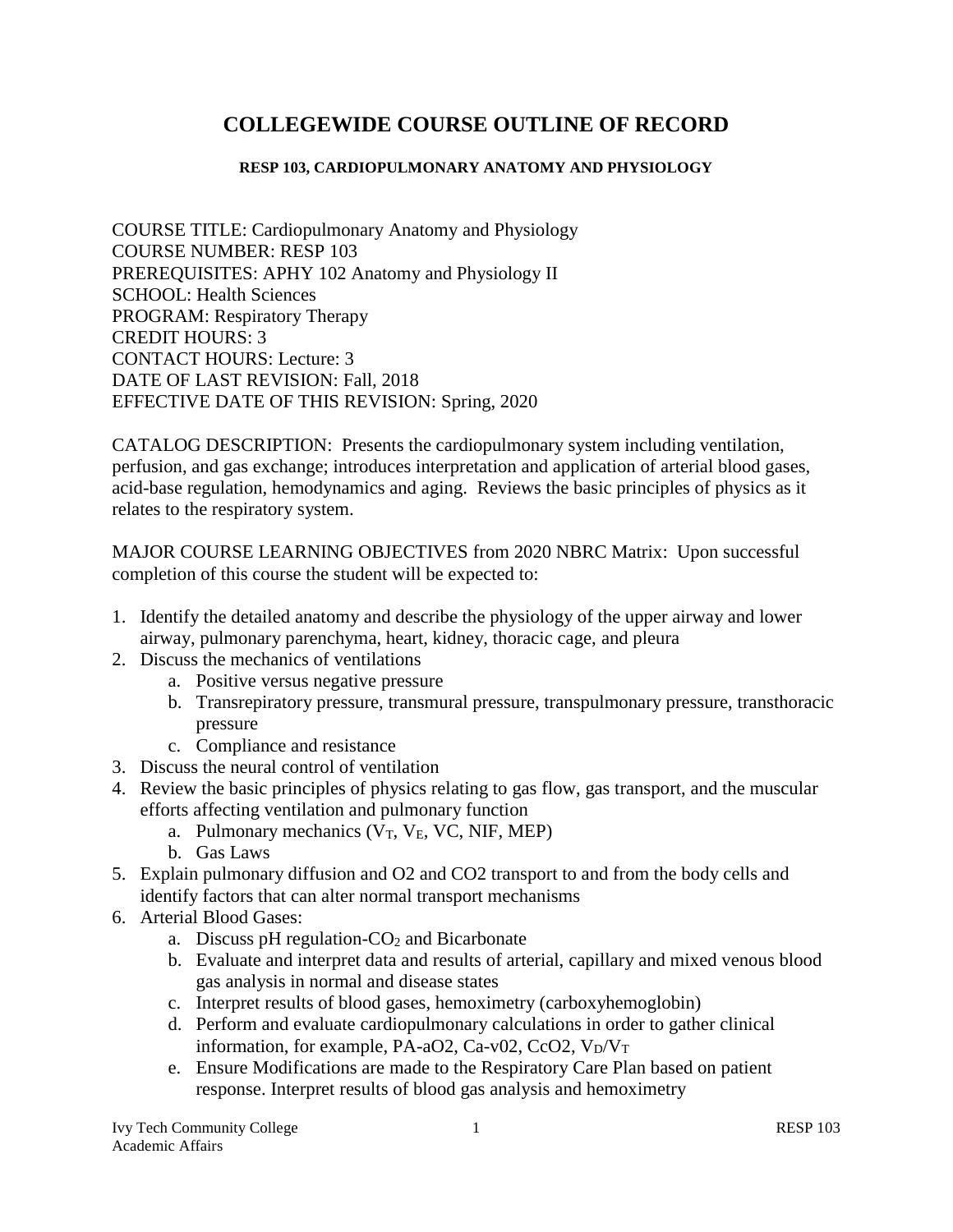- 7. Hemodynamics:
	- a. Evaluate data for hemodynamic results (BP, CVP, PAP, PCWP, CO, CI)
	- b. Evaluate data in the patient record to include: Fluid Balance
	- c. Recommend blood tests (hemoglobin, potassium)
	- d. Discuss hemodynamics in relation to normal values
- 8. Discuss ventilation perfusion relationships
- 9. Explain the effects on ventilation due to aging
- 10. Explain the basic principles related to renal electrolyte regulation and fluid balance
	- a. Discuss acid base balance as it relates to the kidneys

COURSE CONTENT:Topical areas of study include –

| Pulmonary mechanics                 |
|-------------------------------------|
| CO2 transport and acid base balance |
| Circulatory system                  |
| Oxygen transport                    |
| <b>Control of Ventilation</b>       |
| Aging of the pulmonary system       |
|                                     |
|                                     |

## HOW TO ACCESS THE IVY TECH COMMUNITY COLLEGE LIBRARY:

The Ivy Tech Library is available to students' on- and off-campus, offering full text journals and books and other resources essential for course assignments. Go to<http://www.ivytech.edu/library/> and choose the link for your campus.

#### ACADEMIC HONESTY STATEMENT:

The College is committed to academic integrity in all its practices. The faculty value intellectual integrity and a high standard of academic conduct. Activities that violate academic integrity undermine the quality and diminish the value of educational achievement.

Cheating on papers, tests or other academic works is a violation of College rules. No student shall engage in behavior that, in the judgment of the instructor of the class, may be construed as cheating. This may include, but is not limited to, plagiarism or other forms of academic dishonesty such as the acquisition without permission of tests or other academic materials and/or distribution of these materials and other academic work. This includes students who aid and abet as well as those who attempt such behavior.

# ATTENDANCE:

Students are expected to attend and participate regularly in class meetings, online learning activities and other activities assigned as a part of a course of instruction. Faculty are required to report student participation in compliance with institutional policies and federal financial aid guidelines. Faculty and staff shall be sensitive to students' religious beliefs and observances, including an expectation that instructors make reasonable arrangements when a student must